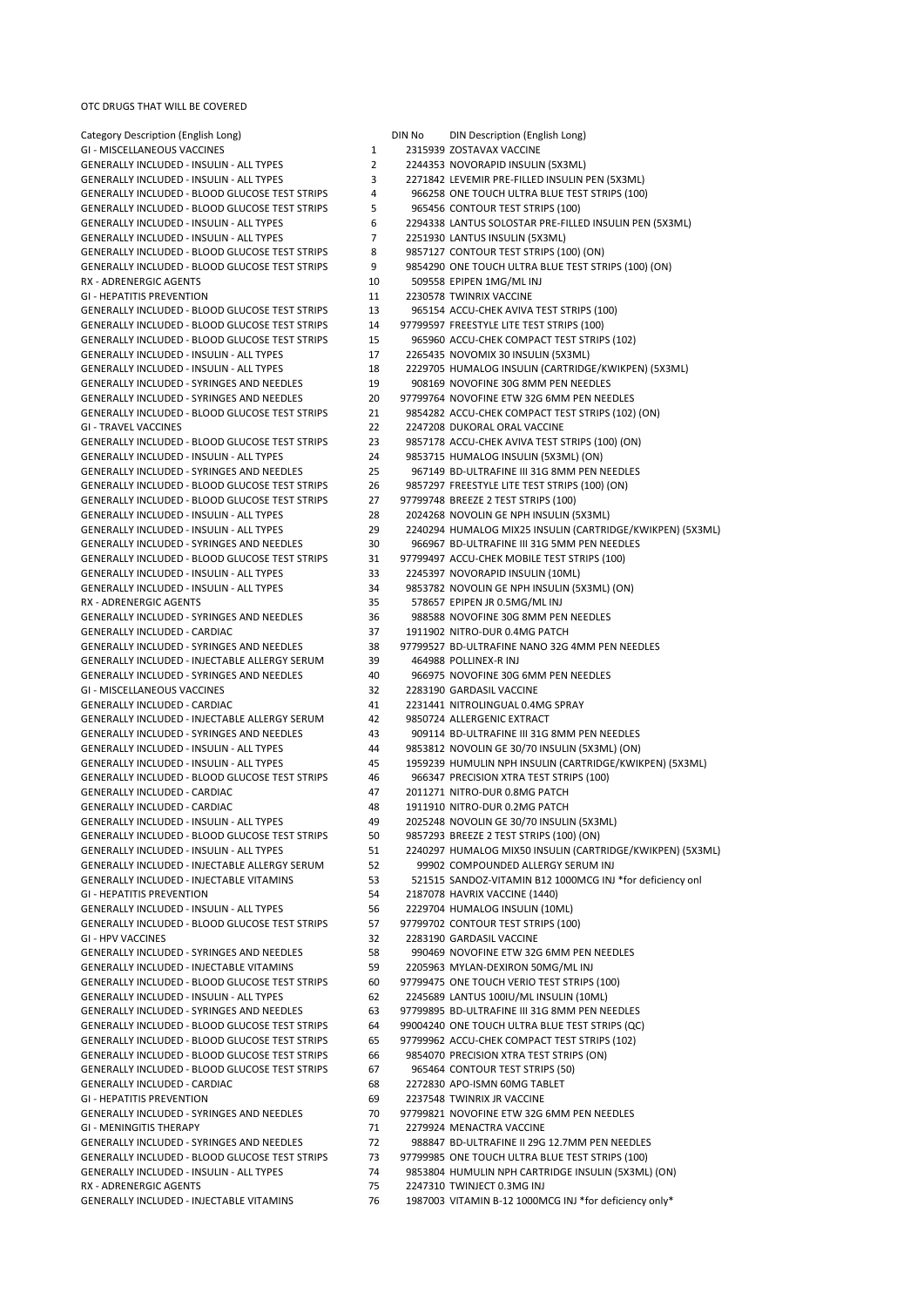GENERALLY INCLUDED - INJECTABLE ALLERGY SERUM 79 648922 CENTER-AL INJ GENERALLY INCLUDED - INSULIN - ALL TYPES 80 1959212 HUMULIN 30/70 INSULIN (5X3ML) GENERALLY INCLUDED - BLOOD GLUCOSE TEST STRIPS 81 97799564 EZ HEALTH ORACLE TEST STRIPS (100) GENERALLY INCLUDED - SYRINGES AND NEEDLES 83 97799911 NOVOFINE 30G 6MM PEN NEEDLES<br>GENERALLY INCLUDED - SYRINGES AND NEEDLES 84 967351 BD-ULTRAFINE 29G 0.5ML SYRINGE GENERALLY INCLUDED - SYRINGES AND NEEDLES 84 GENERALLY INCLUDED - SYRINGES AND NEEDLES 85 967181 BD-ULTRAFINE II 29G 1ML SYRINGE GENERALLY INCLUDED - BLOOD GLUCOSE TEST STRIPS 88 99100096 CONTOUR TEST STRIPS (100) (QC) GENERALLY INCLUDED - INSULIN - ALL TYPES 90 9853855 HUMULIN 30/70 INSULIN (5X3ML) (ON) GI - TRAVEL VACCINES **81 2130955 TYPHIM VI VACCINE** GENERALLY INCLUDED - CARDIAC 92 2243588 MYLAN-NITRO 0.4MG SL SPRAY GI - MISCELLANEOUS VACCINES 93 2267667 RABAVERT VACCINE GENERALLY INCLUDED - BLOOD GLUCOSE TEST STRIPS 94 9857141 FREESTYLE TEST STRIPS (100) (ON) GENERALLY INCLUDED - SYRINGES AND NEEDLES 95 906727 BD-ULTRAFINE 29G 0.5ML SYRINGE GENERALLY INCLUDED - SYRINGES AND NEEDLES 97 965073 BD-ULTRAFINE II 31G 0.3ML SYRINGE GI - MISCELLANEOUS VACCINES 61 - MISCELLANEOUS VACCINES GI - HEPATITIS PREVENTION 99 2231056 HAVRIX JR VACCINE (720) GENERALLY INCLUDED - INSULIN - ALL TYPES 100 2024225 NOVOLIN GE NPH INSULIN (10ML) GENERALLY INCLUDED - CARDIAC  $103$  1911929 NITRO-DUR 0.6MG PATCH GENERALLY INCLUDED - SYRINGES AND NEEDLES 104 901369 BD-ULTRAFINE 29G 1ML SYRINGE<br>105 2024314 NOVOLIN GE 40/60 INSULIN (5X31 GENERALLY INCLUDED - INSULIN - ALL TYPES 105 2024314 NOVOLIN GE 40/60 INSULIN (5X3ML) GI - MISCELLANEOUS VACCINES 106 1908286 IMOVAX RABIES INACTIVATED VACCINE GENERALLY INCLUDED - INSULIN - ALL TYPES 107 587737 HUMULIN NPH INSULIN (10ML) GI - HEPATITIS PREVENTION 109 2248361 VIVAXIM VACCINE GENERALLY INCLUDED - INSULIN - ALL TYPES 111 2024233 NOVOLIN GE TORONTO INSULIN (10ML) GENERALLY INCLUDED - BLOOD GLUCOSE TEST STRIPS 112 965863 FREESTYLE TEST STRIPS (100) GENERALLY INCLUDED - CARDIAC 113 441694 AA-ISDN 30MG TABLET GENERALLY INCLUDED - SYRINGES AND NEEDLES 114 901253 NOVOFINE 28G 12MM PEN NEEDLES GENERALLY INCLUDED - SYRINGES AND NEEDLES 116 97799910 NOVOFINE 30G 8MM PEN NEEDLES GENERALLY INCLUDED - SYRINGES AND NEEDLES 117 982822 NOVOFINE 28G 12MM PEN NEEDLES GENERALLY INCLUDED - INSULIN - ALL TYPES 118 967009 \*\*HUMALOG INSULIN (5X3ML) GENERALLY INCLUDED - BLOOD GLUCOSE TEST STRIPS 119 9853243 \*\*ONE TOUCH TEST STRIPS (100) (ON) GENERALLY INCLUDED - BLOOD GLUCOSE TEST STRIPS 121 99100478 FREESTYLE LITE TEST STRIPS (QC) GENERALLY INCLUDED - INSULIN - ALL TYPES 122 1959220 HUMULIN-R INSULIN (5X3ML)<br>GENERALLY INCLUDED - BLOOD GLUCOSE TEST STRIPS 123 904950 BREEZE 2 TEST STRIPS (100) GENERALLY INCLUDED - BLOOD GLUCOSE TEST STRIPS GENERALLY INCLUDED - CARDIAC 124 441686 AA-ISDN 10MG TABLET GENERALLY INCLUDED - INJECTABLE ALLERGY SERUM 125 514713 ALLERGENIC EXTRACTS INJ GENERALLY INCLUDED - BLOOD GLUCOSE TEST STRIPS 126 950924 CONTOUR TEST STRIPS (100) GENERALLY INCLUDED - CARDIAC 127 2230732 TRINIPATCH 0.2MG PATCH GENERALLY INCLUDED - SYRINGES AND NEEDLES 129 901350 BD-ULTRAFINE 29G 0.5ML SYRINGE GENERALLY INCLUDED - BLOOD GLUCOSE TEST STRIPS 130 97799814 ACCU-CHEK AVIVA TEST STRIPS (100) GI - MENINGITIS THERAPY 132 2347393 MENVEO VACCINE GENERALLY INCLUDED - CARDIAC 133 2126559 IMDUR 60MG TABLET GENERALLY INCLUDED - BLOOD GLUCOSE TEST STRIPS 134 9857348 iTEST TEST STRIPS (100) (ON) GENERALLY INCLUDED - INJECTABLE ALLERGY SERUM 135 299979 ALLERGENIC EXTRACT NON POLLENS INJ GENERALLY INCLUDED - INJECTABLE ALLERGY SERUM 136 1948970 WASP VENOM INJ MULTI DOSE GENERALLY INCLUDED - SYRINGES AND NEEDLES 137 921114 NOVOFINE 30G 8MM PEN NEEDLES (QC) GENERALLY INCLUDED - BLOOD GLUCOSE TEST STRIPS 138 97799840 PRECISION XTRA TEST STRIPS (100) GENERALLY INCLUDED - BLOOD GLUCOSE TEST STRIPS 140 97799877 CONTOUR TEST STRIPS (100) GENERALLY INCLUDED - INSULIN - ALL TYPES 141 2279479 APIDRA INSULIN (5X3ML) GENERALLY INCLUDED - INJECTABLE VITAMINS 145 147680 NEO BEX INJ GENERALLY INCLUDED - SYRINGES AND NEEDLES 146 983004 MICRO-FINE IV 0.5ML SYRINGE GENERALLY INCLUDED - INJECTABLE ALLERGY SERUM 147 1948954 YELLOW JACKET VENOM INJ GENERALLY INCLUDED - INSULIN - ALL TYPES 148 9853766 HUMULIN-R INSULIN (5X3ML) (ON) GI - TRAVEL VACCINES **150 1959018** MENOMUNE VACCINE GENERALLY INCLUDED - BLOOD GLUCOSE TEST STRIPS 151 97799496 ACCU-CHEK MOBILE TEST STRIPS (50) GENERALLY INCLUDED - CARDIAC 152 2163527 MINITRAN 0.4MG PATCH GI - HEPATITIS PREVENTION 153 2237792 AVAXIM VACCINE GENERALLY INCLUDED - CARDIAC 154 37613 NITROSTAT 0.3MG SL TABLET GI - CHICKENPOX PREVENTION 155 2246081 VARIVAX lll VACCINE GENERALLY INCLUDED - INJECTABLE ALLERGY SERUM 156 2247755 PRESAISONNIER-ARBRES ET GRAMINEES INJ (8ML)

GI - HEPATITIS PREVENTION 78 1919431 ENGERIX-B VACCINE GENERALLY INCLUDED - SYRINGES AND NEEDLES 82 908185 BD-ULTRAFINE II 29G 12.7MM PEN NEEDLES GENERALLY INCLUDED - BLOOD GLUCOSE TEST STRIPS 86 9857392 ONE TOUCH VERIO TEST STRIPS (100) (ON) GENERALLY INCLUDED - INSULIN - ALL TYPES 87 9853774 NOVOLIN GE TORONTO INSULIN (5X3ML) (ON) GENERALLY INCLUDED - SYRINGES AND NEEDLES 89 900079 BD-AUTOSHIELD 29G 8MM PEN NEEDLES GENERALLY INCLUDED - SYRINGES AND NEEDLES 96 977011 BD-ULTRAFINE III 31G 8MM PEN NEEDLES GENERALLY INCLUDED - BLOOD GLUCOSE TEST STRIPS 102 9857357 EZ HEALTH ORACLE TEST STRIPS (100) (ON) GENERALLY INCLUDED - INSULIN - ALL TYPES 108 2024284 NOVOLIN GE TORONTO INSULIN (5X3ML) GENERALLY INCLUDED - INSULIN - ALL TYPES 115 2294346 APIDRA SOLOSTAR PRE-FILLED INSULIN PEN (5X3ML) GENERALLY INCLUDED - BLOOD GLUCOSE TEST STRIPS 120 966231 ONE TOUCH ULTRA BLUE TEST STRIPS (50) GENERALLY INCLUDED - BLOOD GLUCOSE TEST STRIPS 128 44123025 ONE TOUCH ULTRA BLUE TEST STRIPS (100) (BC) GENERALLY INCLUDED - BLOOD GLUCOSE TEST STRIPS 131 9854002 ACCU-CHEK ADVANTAGE TEST STRIPS (100) (ON) GENERALLY INCLUDED - BLOOD GLUCOSE TEST STRIPS 139 977936 ONE TOUCH ULTRA BLUE TEST STRIPS (100) GENERALLY INCLUDED - BLOOD GLUCOSE TEST STRIPS 142 966819 ACCU-CHEK ADVANTAGE TEST STRIPS (100)<br>GENERALLY INCLUDED - CARDIAC 143 2238998 RHO-NITRO 0.4MG PUMPSPRAY 2238998 RHO-NITRO 0.4MG PUMPSPRAY GENERALLY INCLUDED - SYRINGES AND NEEDLES 144 963976 BD-ULTRAFINE III 31G 8MM PEN NEEDLES (QC) GENERALLY INCLUDED - SYRINGES AND NEEDLES 149 99002140 INSULIN SYRINGE WITH NEEDLE (0.3ML) (QC)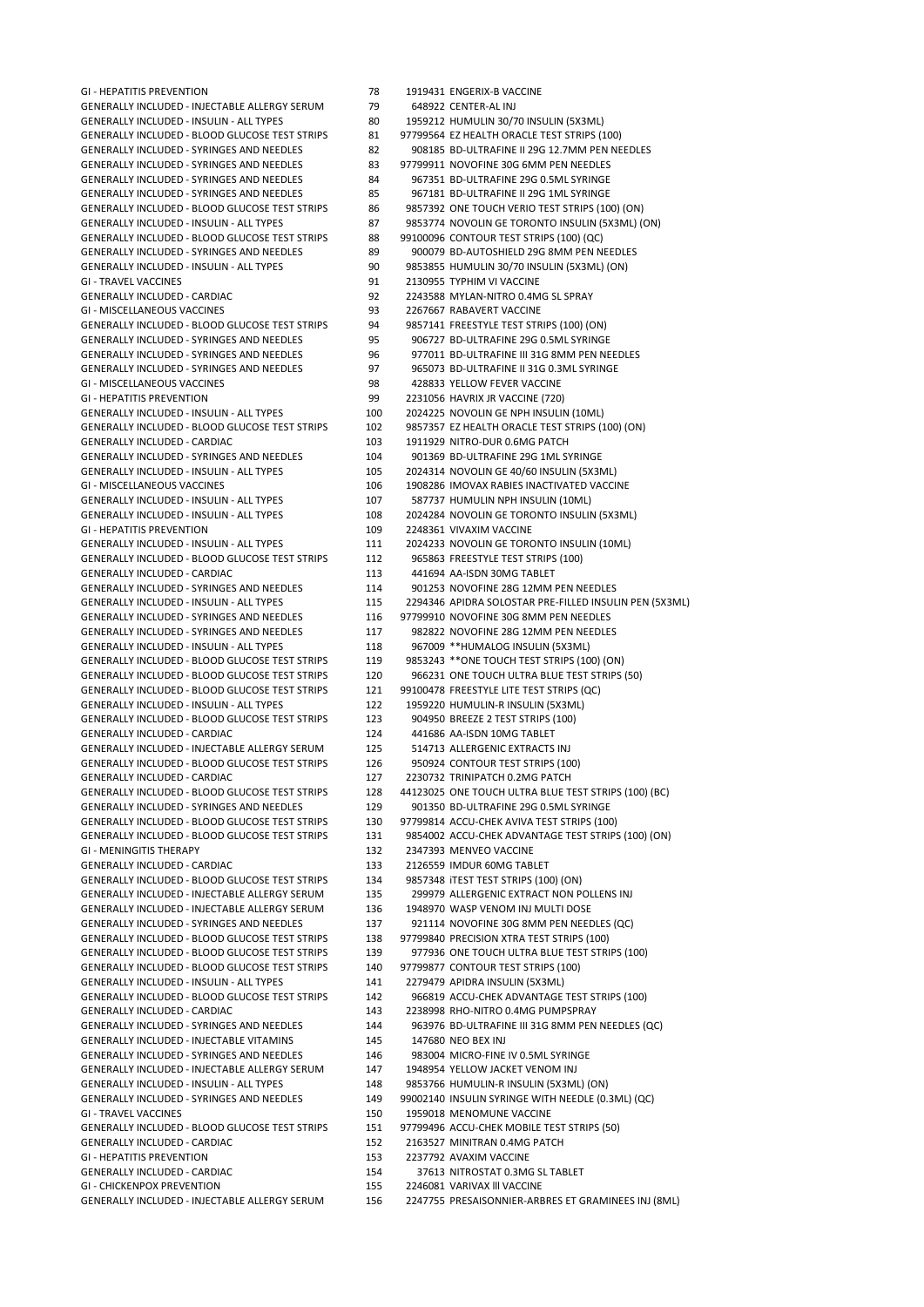GENERALLY INCLUDED - SYRINGES AND NEEDLES 159 906786 BD-ULTRAFINE 29G 0.3ML SYRINGE GENERALLY INCLUDED - INJECTABLE ALLERGY SERUM 160 1948997 WHITE FACED HORNET VENOM GENERALLY INCLUDED - INSULIN - ALL TYPES 161 2279460 APIDRA INSULIN (10ML) GENERALLY INCLUDED - SYRINGES AND NEEDLES 162 990183 ULTICARE 30G 0.3ML SYRINGE GENERALLY INCLUDED - BLOOD GLUCOSE TEST STRIPS 164 GENERALLY INCLUDED - SYRINGES AND NEEDLES 167 967378 BD-ULTRAFINE 29G 0.3ML SYRINGE GENERALLY INCLUDED - BLOOD GLUCOSE TEST STRIPS 169 97799815 ACCU-CHEK AVIVA TEST STRIPS (50) GENERALLY INCLUDED - SYRINGES AND NEEDLES 170 909238 BD-ULTRAFINE II 29G 1ML SYRINGE GI - MISCELLANEOUS VACCINES 171 2284413 ROTATEO VACCINE GENERALLY INCLUDED - SYRINGES AND NEEDLES 172 920215 BD-ULTRAFINE 29G 1ML SYRINGE (QC) GENERALLY INCLUDED - INJECTABLE ALLERGY SERUM 173 299987 ALLERGENIC EXTRACT POLLENS INJ GENERALLY INCLUDED - SYRINGES AND NEEDLES 175 990191 UNIFINE 31G 6MM PEN NEEDLES GENERALLY INCLUDED - SYRINGES AND NEEDLES 176 97799468 NOVOTWIST 32G 5MM PEN NEEDLES GENERALLY INCLUDED - SYRINGES AND NEEDLES 177 990213 UNIFINE 31G 8MM PEN NEEDLES GENERALLY INCLUDED - CARDIAC 178 2163535 MINITRAN 0.6MG PATCH GI - TRAVEL VACCINES 179 885975 VIVOTIF CAPSULE GENERALLY INCLUDED - SYRINGES AND NEEDLES 180 964271 UNIFINE 31G 8MM PEN NEEDLES (QC) GENERALLY INCLUDED - BLOOD GLUCOSE TEST STRIPS 181 9857313 NOVAMAX TEST STRIPS (100) (ON) GENERALLY INCLUDED - BLOOD GLUCOSE TEST STRIPS 182 97799703 CONTOUR TEST STRIPS (50) GENERALLY INCLUDED - SYRINGES AND NEEDLES 183 97799890 BD-ULTRAFINE II 30G 1ML SYRINGE GENERALLY INCLUDED - BLOOD GLUCOSE TEST STRIPS 184 897655 \*\* ONE TOUCH TEST STRIPS (100) (QC) GENERALLY INCLUDED - SYRINGES AND NEEDLES 185 907030 MICROFINE IV NEEDLE GENERALLY INCLUDED - SYRINGES AND NEEDLES 186 966266 BD-MEDSAVER SYRINGE 1CC 25G5/8<br>187 586714 HUMULIN-RINGEN INSULIN - ALL TYPES 187 586714 HUMULIN-R INSULIN (10ML) GENERALLY INCLUDED - INSULIN - ALL TYPES 187 586714 HUMULIN-R INSULIN (10ML) GENERALLY INCLUDED - BLOOD GLUCOSE TEST STRIPS 189 GENERALLY INCLUDED - SYRINGES AND NEEDLES 190 97799571 INSUPEN 32G 6MM PEN NEEDLES GENERALLY INCLUDED - CARDIAC 191 2162806 MINITRAN 0.2MG PATCH GENERALLY INCLUDED - BLOOD GLUCOSE TEST STRIPS 193 965979 ACCU-CHEK COMPACT TEST STRIPS (51) GENERALLY INCLUDED - BLOOD GLUCOSE TEST STRIPS 194 99100332 iTEST TEST STRIPS (QC) GENERALLY INCLUDED - BLOOD GLUCOSE TEST STRIPS 195 97799749 BREEZE 2 TEST STRIPS (50) GI - TRAVEL VACCINES 196 2333279 IXIARO VACCINE GENERALLY INCLUDED - CARDIAC 197 2301288 PMS-ISMN 60MG TABLET GENERALLY INCLUDED - CARDIAC 198 37621 NITROSTAT 0.6MG SL TABLET GENERALLY INCLUDED - BLOOD GLUCOSE TEST STRIPS 199 99100849 CONTOUR NEXT TEST STRIPS (100) (QC) GENERALLY INCLUDED - SYRINGES AND NEEDLES 201 97799569 INSUPEN 31G 6MM PEN NEEDLES GENERALLY INCLUDED - SYRINGES AND NEEDLES 202 906816 BD-ULTRAFINE 29G 1ML SYRINGE GENERALLY INCLUDED - CARDIAC 203 2230733 TRINIPATCH 0.4MG PATCH GENERALLY INCLUDED - INSULIN - ALL TYPES <br>GENERALLY INCLUDED - INSULIN - ALL TYPES 205 2024217 NOVOLIN GE 30/70 INSULIN (10ML) GENERALLY INCLUDED - SYRINGES AND NEEDLES 206 999725 98 NEEDLES/SYRINGES (BC) GI - TRAVEL VACCINES **207 2242727 TYPHERIX VACCINE** GENERALLY INCLUDED - CARDIAC 208 1926454 NITROL 2% OINT GENERALLY INCLUDED - SYRINGES AND NEEDLES 209 97799885 BD-ULTRAFINE II 30G 0.5ML SYRINGE GENERALLY INCLUDED - INJECTABLE ALLERGY SERUM 210 1949004 WHITE FACED HORNET VENOM INJ GENERALLY INCLUDED - SYRINGES AND NEEDLES 211 977977 BD-ULTRAFINE 29G 0.3ML SYRINGE GENERALLY INCLUDED - INJECTABLE VITAMINS 212 804312 VITAMIN K 10MG/ML INJ GENERALLY INCLUDED - BLOOD GLUCOSE TEST STRIPS 213 950907 FREESTYLE TEST STRIPS (100) GENERALLY INCLUDED - SYRINGES AND NEEDLES 215 986003 MICRO-FINE IV 0,3ML SYRINGE GENERALLY INCLUDED - INSULIN - ALL TYPES 216 908967 \*\*HUMULIN-R INSULIN (5X3ML) GENERALLY INCLUDED - BLOOD GLUCOSE TEST STRIPS 217 965162 ACCU-CHEK AVIVA TEST STRIPS (50) GENERALLY INCLUDED - BLOOD GLUCOSE TEST STRIPS 219 977119 CONTOUR TEST STRIPS (100) (NL) GENERALLY INCLUDED - INJECTABLE ALLERGY SERUM 220 499676 HONEY BEE VENOM INJ GENERALLY INCLUDED - CARDIAC 221 786640 PMS-ISOSORBIDE 30MG TABLET GI - HEPATITIS PREVENTION 223 967033 ENGERIX-B PED VACCINE GENERALLY INCLUDED - BLOOD GLUCOSE TEST STRIPS 225 950960 BREEZE 2 TEST STRIPS (100)<br>GENERALLY INCLUDED - CARDIAC 200 226 584223 TRANSDERM-NITRO 0.2MG GENERALLY INCLUDED - INSULIN - ALL TYPES 228 795879 HUMULIN 30/70 INSULIN (10ML) GENERALLY INCLUDED - SYRINGES AND NEEDLES 231 966886 NOVOFINE 30G 6MM PEN NEEDLES GI - MENINGITIS THERAPY 232 2245057 NEISVAC-C VACCINE GENERALLY INCLUDED - BLOOD GLUCOSE TEST STRIPS 234 97799596 FREESTYLE LITE TEST STRIPS (50) GENERALLY INCLUDED - SYRINGES AND NEEDLES 236 964220 UNIFINE 31G 6MM PEN NEEDLES (QC) GI - HEPATITIS PREVENTION 237 2296454 ENGERIX-B PED VACCINE GENERALLY INCLUDED - BLOOD GLUCOSE TEST STRIPS 238 920363 \*\*ELITE TEST STRIPS (QC) GENERALLY INCLUDED - SYRINGES AND NEEDLES 239 901911 MICRO-FINE IV 28G 1/2'' 1ML SYRINGE GENERALLY INCLUDED - BLOOD GLUCOSE TEST STRIPS 240 44123026 ACCU-CHEK COMPACT TEST STRIPS (102) (BC) GENERALLY INCLUDED - BLOOD GLUCOSE TEST STRIPS 241 967106 \*\*FASTTAKE TEST STRIPS (100)

GENERALLY INCLUDED - BLOOD GLUCOSE TEST STRIPS 158 44123032 CONTOUR TEST STRIPS (100) (BC) GENERALLY INCLUDED - SYRINGES AND NEEDLES 163 97799896 BD-ULTRAFINE III 31G 5MM PEN NEEDLES<br>GENERALLY INCLUDED - BLOOD GLUCOSE TEST STRIPS 164 97799476 ONE TOUCH VERIO TEST STRIPS (50) GENERALLY INCLUDED - SYRINGES AND NEEDLES 166 965049 ULTIGUARD/ULTICARE 31G 8MM PEN NEEDLES (QC) GENERALLY INCLUDED - SYRINGES AND NEEDLES 188 920185 MICRO-FINE IV 28G 1/2" 1ML SYRINGE<br>GENERALLY INCLUDED - BLOOD GLUCOSE TEST STRIPS 189 950893 ONE TOUCH ULTRA BLUE TEST STRIPS (100) GENERALLY INCLUDED - BLOOD GLUCOSE TEST STRIPS 192 9853626 ACCU-CHEK ADVANTAGE TEST STRIPS (100) (ON) 2024217 NOVOLIN GE 30/70 INSULIN (10ML) GENERALLY INCLUDED - SYRINGES AND NEEDLES 218 964565 NOVOFINE ETW 32G 6MM PEN NEEDLES (QC) GENERALLY INCLUDED - SYRINGES AND NEEDLES 222 97799897 BD-ULTRAFINE II 29G 12.7MM PEN NEEDLES GENERALLY INCLUDED - SYRINGES AND NEEDLES 224 920207 BD-ULTRAFINE 29G 0.5ML SYRINGE (QC) 584223 TRANSDERM-NITRO 0.2MG PATCH GENERALLY INCLUDED - SYRINGES AND NEEDLES 227 97799562 SUPER-FINE EXTRA 31G 8MM PEN NEEDLES GENERALLY INCLUDED - SYRINGES AND NEEDLES 229 908452 BD-ULTRAFINE II 29G 12.7MM PEN NEEDLES (QC) GI - HEPATITIS PREVENTION 230 965359 RECOMBIVAX HB ADULT VACCINE (PRESERVATIVE FREE)